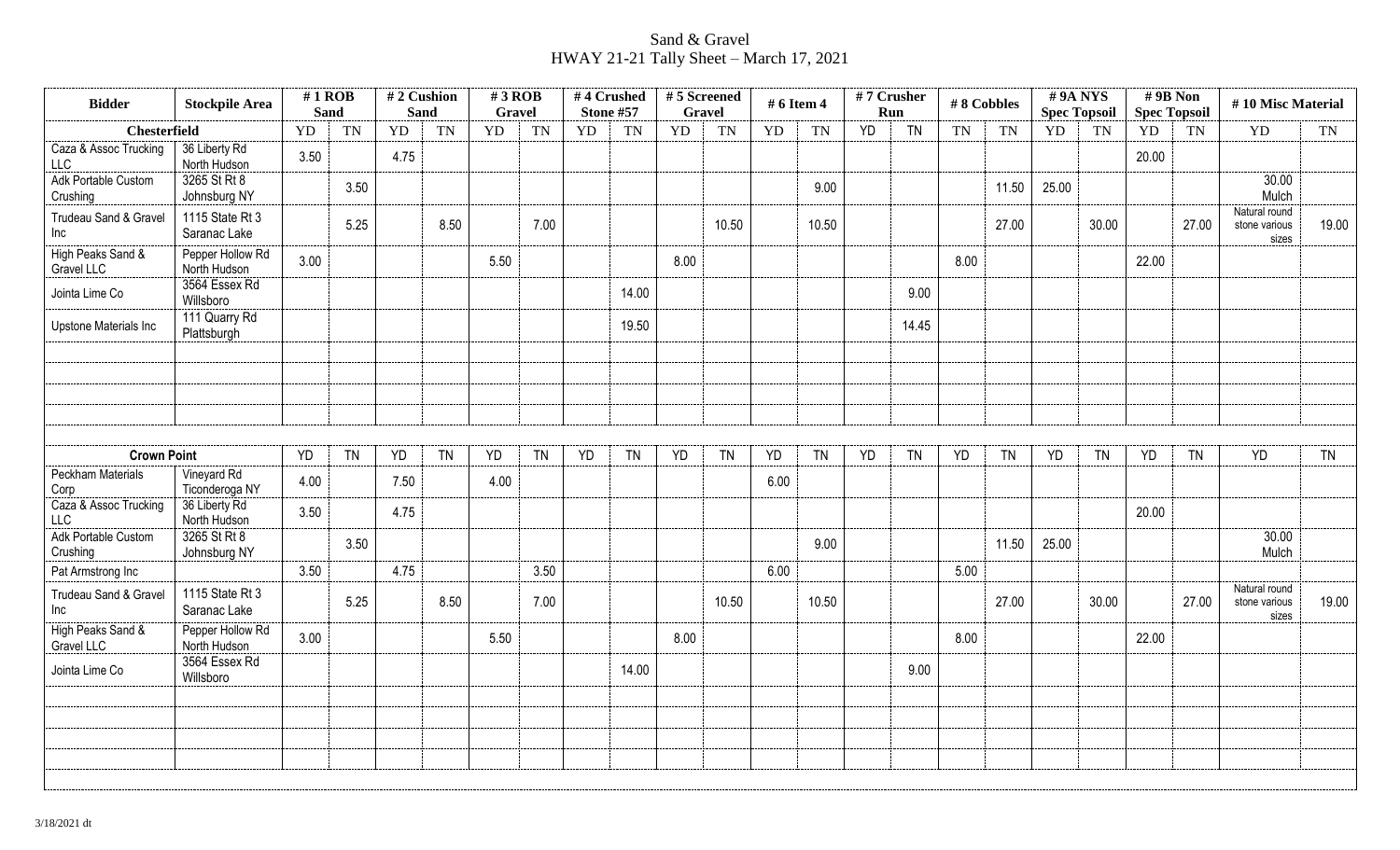| <b>YD</b><br><b>TN</b><br>30.00<br>Mulch         |
|--------------------------------------------------|
|                                                  |
|                                                  |
|                                                  |
|                                                  |
|                                                  |
| Natural round<br>19.00<br>stone various<br>sizes |
|                                                  |
|                                                  |
|                                                  |
|                                                  |
|                                                  |
| YD<br><b>TN</b>                                  |
|                                                  |
| 30.00<br>Mulch                                   |
|                                                  |
|                                                  |
|                                                  |
| Natural round<br>19.00<br>stone various<br>sizes |
|                                                  |
|                                                  |
|                                                  |
|                                                  |
|                                                  |
|                                                  |
|                                                  |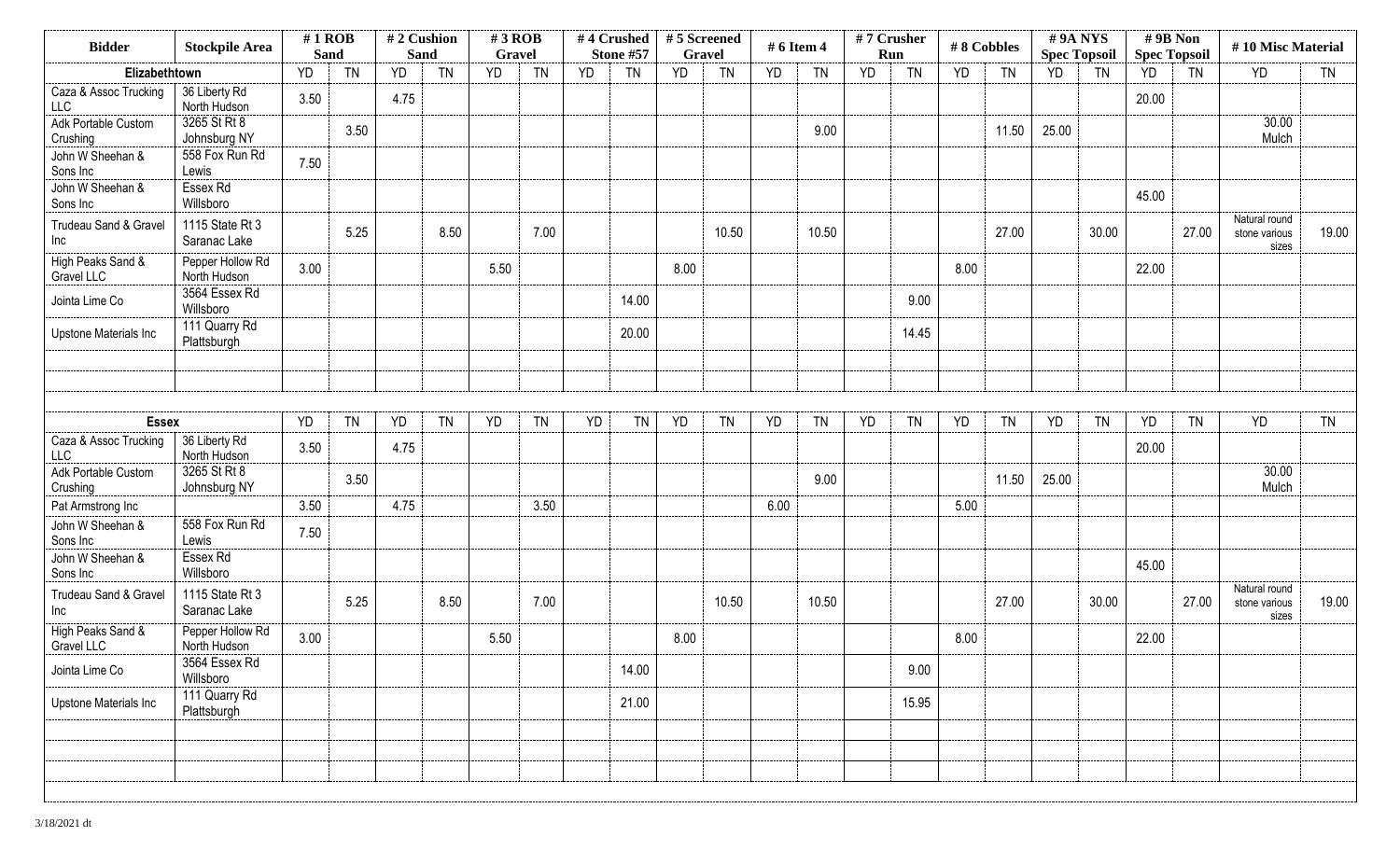| <b>Bidder</b>                       | <b>Stockpile Area</b>            | $#1$ ROB<br><b>Sand</b> |           | <b>Sand</b> | #2 Cushion | $#3$ ROB<br>Gravel |           |           | #4 Crushed<br>Stone #57 | #5 Screened<br><b>Gravel</b> |           | # 6 Item 4 |           | #7 Crusher<br>Run |           |      | #8 Cobbles | #9A NYS<br><b>Spec Topsoil</b> |           | #9B Non<br><b>Spec Topsoil</b> |           | #10 Misc Material                       |           |
|-------------------------------------|----------------------------------|-------------------------|-----------|-------------|------------|--------------------|-----------|-----------|-------------------------|------------------------------|-----------|------------|-----------|-------------------|-----------|------|------------|--------------------------------|-----------|--------------------------------|-----------|-----------------------------------------|-----------|
| Jay                                 |                                  | YD                      | <b>TN</b> | YD          | <b>TN</b>  | <b>YD</b>          | <b>TN</b> | <b>YD</b> | <b>TN</b>               | YD                           | <b>TN</b> | YD         | <b>TN</b> | <b>YD</b>         | <b>TN</b> | YD   | <b>TN</b>  | YD                             | <b>TN</b> | YD                             | <b>TN</b> | <b>YD</b>                               | <b>TN</b> |
| Caza & Assoc Trucking<br><b>LLC</b> | 36 Liberty Rd<br>North Hudson    | 3.50                    |           | 4.75        |            |                    |           |           |                         |                              |           |            |           |                   |           |      |            |                                |           | 20.00                          |           |                                         |           |
| Adk Portable Custom<br>Crushing     | 3265 St Rt 8<br>Johnsburg NY     |                         | 3.50      |             |            |                    |           |           |                         |                              |           |            | 9.00      |                   |           |      | 11.50      | 25.00                          |           |                                |           | 30.00<br>Mulch                          |           |
| Trudeau Sand & Gravel<br>Inc        | 1115 State Rt 3<br>Saranac Lake  |                         | 5.25      |             | 8.50       |                    | 7.00      |           |                         |                              | 10.50     |            | 10.50     |                   |           |      | 27.00      |                                | 30.00     |                                | 27.00     | Natural round<br>stone various<br>sizes | 19.00     |
| High Peaks Sand &<br>Gravel LLC     | Pepper Hollow Rd<br>North Hudson | 3.00                    |           |             |            | 5.50               |           |           |                         | 8.00                         |           |            |           |                   |           | 8.00 |            |                                |           | 22.00                          |           |                                         |           |
| Jointa Lime Co                      | 3564 Essex Rd<br>Willsboro       |                         |           |             |            |                    |           |           | 14.00                   |                              |           |            |           |                   | 9.00      |      |            |                                |           |                                |           |                                         |           |
| Upstone Materials Inc               | 111 Quarry Rd<br>Plattsburgh     |                         |           |             |            |                    |           |           | 21.00                   |                              |           |            |           |                   | 15.95     |      |            |                                |           |                                |           |                                         |           |
|                                     |                                  |                         |           |             |            |                    |           |           |                         |                              |           |            |           |                   |           |      |            |                                |           |                                |           |                                         |           |
|                                     |                                  |                         |           |             |            |                    |           |           |                         |                              |           |            |           |                   |           |      |            |                                |           |                                |           |                                         |           |
|                                     |                                  |                         |           |             |            |                    |           |           |                         |                              |           |            |           |                   |           |      |            |                                |           |                                |           |                                         |           |
| Keene                               |                                  | YD                      | <b>TN</b> | YD          | <b>TN</b>  | YD                 | <b>TN</b> | YD        | <b>TN</b>               | YD                           | <b>TN</b> | YD         | <b>TN</b> | YD                | <b>TN</b> | YD   | <b>TN</b>  | YD                             | <b>TN</b> | <b>YD</b>                      | <b>TN</b> | YD                                      | <b>TN</b> |
| Caza & Assoc Trucking<br>LLC        | 36 Liberty Rd<br>North Hudson    | 3.50                    |           | 4.75        |            |                    |           |           |                         |                              |           |            |           |                   |           |      |            |                                |           | 20.00                          |           |                                         |           |
| Adk Portable Custom<br>Crushing     | 3265 St Rt 8<br>Johnsburg NY     |                         | 3.50      |             |            |                    |           |           |                         |                              |           |            | 9.00      |                   |           |      | 11.50      | 25.00                          |           |                                |           | 30.00<br>Mulch                          |           |
| John W Sheehan &<br>Sons Inc        | 558 Fox Run Rd<br>Lewis          | 7.50                    |           |             |            |                    |           |           |                         |                              |           |            |           |                   |           |      |            |                                |           |                                |           |                                         |           |
| John W Sheehan &<br>Sons Inc        | Essex Rd<br>Willsboro            |                         |           |             |            |                    |           |           |                         |                              |           |            |           |                   |           |      |            |                                |           | 45.00                          |           |                                         |           |
| Trudeau Sand & Gravel<br>Inc        | 1115 State Rt 3<br>Saranac Lake  |                         | 5.25      |             | 8.50       |                    | 7.00      |           |                         |                              | 10.50     |            | 10.50     |                   |           |      | 27.00      |                                | 30.00     |                                | 27.00     | Natural round<br>stone various<br>sizes | 19.00     |
| High Peaks Sand &<br>Gravel LLC     | Pepper Hollow Rd<br>North Hudson | 3.00                    |           |             |            | 5.50               |           |           |                         | 8.00                         |           |            |           |                   |           | 8.00 |            |                                |           | 22.00                          |           |                                         |           |
| Jointa Lime Co                      | 3564 Essex Rd<br>Willsboro       |                         |           |             |            |                    |           |           | 14.00                   |                              |           |            |           |                   | 9.00      |      |            |                                |           |                                |           |                                         |           |
| Upstone Materials Inc               | 111 Quarry Rd<br>Plattsburgh     |                         |           |             |            |                    |           |           | 23.00                   |                              |           |            |           |                   | 17.95     |      |            |                                |           |                                |           |                                         |           |
|                                     |                                  |                         |           |             |            |                    |           |           |                         |                              |           |            |           |                   |           |      |            |                                |           |                                |           |                                         |           |
|                                     |                                  |                         |           |             |            |                    |           |           |                         |                              |           |            |           |                   |           |      |            |                                |           |                                |           |                                         |           |
|                                     |                                  |                         |           |             |            |                    |           |           |                         |                              |           |            |           |                   |           |      |            |                                |           |                                |           |                                         |           |
|                                     |                                  |                         |           |             |            |                    |           |           |                         |                              |           |            |           |                   |           |      |            |                                |           |                                |           |                                         |           |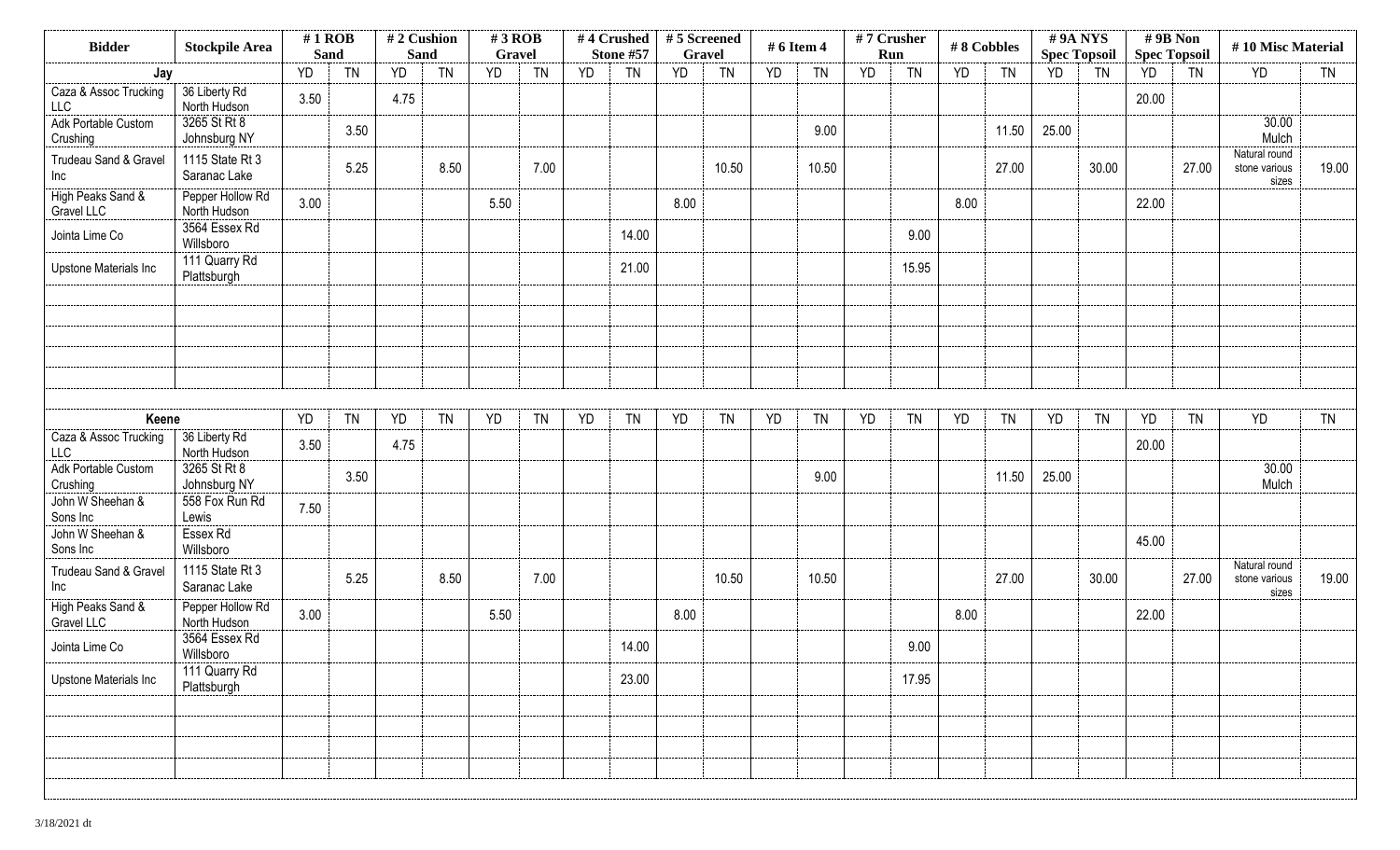| <b>Bidder</b>                   | <b>Stockpile Area</b>            | $#1$ ROB<br><b>Sand</b> |           | #2 Cushion<br><b>Sand</b> |           | $#3$ ROB<br>Gravel |           |           | #4 Crushed<br>Stone #57 | #5 Screened<br><b>Gravel</b> |           | # 6 Item 4 |           | #7 Crusher | Run       |      | #8 Cobbles |           | #9A NYS                          | #9B Non<br><b>Spec Topsoil</b> |           | #10 Misc Material                       |           |
|---------------------------------|----------------------------------|-------------------------|-----------|---------------------------|-----------|--------------------|-----------|-----------|-------------------------|------------------------------|-----------|------------|-----------|------------|-----------|------|------------|-----------|----------------------------------|--------------------------------|-----------|-----------------------------------------|-----------|
| Lewis                           |                                  | YD                      | <b>TN</b> | YD                        | <b>TN</b> | <b>YD</b>          | <b>TN</b> | <b>YD</b> | <b>TN</b>               | YD                           | <b>TN</b> | <b>YD</b>  | <b>TN</b> | YD         | <b>TN</b> | YD   | <b>TN</b>  | <b>YD</b> | <b>Spec Topsoil</b><br><b>TN</b> | YD                             | TN        | YD                                      | <b>TN</b> |
| Caza & Assoc Trucking<br>LLC    | 36 Liberty Rd<br>North Hudson    | 3.50                    |           | 4.75                      |           |                    |           |           |                         |                              |           |            |           |            |           |      |            |           |                                  | 20.00                          |           |                                         |           |
| Adk Portable Custom<br>Crushing | 3265 St Rt 8<br>Johnsburg NY     |                         | 3.50      |                           |           |                    |           |           |                         |                              |           |            | 9.00      |            |           |      | 11.50      | 25.00     |                                  |                                |           | 30.00<br>Mulch                          |           |
| John W Sheehan &<br>Sons Inc    | 558 Fox Run Rd<br>Lewis          | 7.50                    |           |                           |           |                    |           |           |                         |                              |           |            |           |            |           |      |            |           |                                  |                                |           |                                         |           |
| John W Sheehan &<br>Sons Inc    | Essex Rd<br>Willsboro            |                         |           |                           |           |                    |           |           |                         |                              |           |            |           |            |           |      |            |           |                                  | 45.00                          |           |                                         |           |
| Trudeau Sand & Gravel<br>Inc    | 1115 State Rt 3<br>Saranac Lake  |                         | 5.25      |                           | 8.50      |                    | 7.00      |           |                         |                              | 10.50     |            | 10.50     |            |           |      | 27.00      |           | 30.00                            |                                | 27.00     | Natural round<br>stone various<br>sizes | 19.00     |
| High Peaks Sand &<br>Gravel LLC | Pepper Hollow Rd<br>North Hudson | 3.00                    |           |                           |           | 5.50               |           |           |                         | 8.00                         |           |            |           |            |           | 8.00 |            |           |                                  | 22.00                          |           |                                         |           |
| Jointa Lime Co                  | 3564 Essex Rd<br>Willsboro       |                         |           |                           |           |                    |           |           | 14.00                   |                              |           |            |           |            | 9.00      |      |            |           |                                  |                                |           |                                         |           |
| Upstone Materials Inc           | 111 Quarry Rd<br>Plattsburgh     |                         |           |                           |           |                    |           |           | 20.00                   |                              |           |            |           |            | 14.95     |      |            |           |                                  |                                |           |                                         |           |
|                                 |                                  |                         |           |                           |           |                    |           |           |                         |                              |           |            |           |            |           |      |            |           |                                  |                                |           |                                         |           |
|                                 |                                  |                         |           |                           |           |                    |           |           |                         |                              |           |            |           |            |           |      |            |           |                                  |                                |           |                                         |           |
|                                 |                                  |                         |           |                           |           |                    |           |           |                         |                              |           |            |           |            |           |      |            |           |                                  |                                |           |                                         |           |
|                                 |                                  |                         |           |                           |           |                    |           |           |                         |                              |           |            |           |            |           |      |            |           |                                  |                                |           |                                         |           |
| Minerva                         |                                  | YD                      | <b>TN</b> | YD                        | <b>TN</b> | YD                 | <b>TN</b> | YD        | <b>TN</b>               | YD                           | <b>TN</b> | YD         | <b>TN</b> | YD         | <b>TN</b> | YD   | <b>TN</b>  | YD        | <b>TN</b>                        | YD                             | <b>TN</b> | YD                                      | <b>TN</b> |
| Caza & Assoc Trucking<br>LLC    | 36 Liberty Rd<br>North Hudson    | 3.50                    |           | 4.75                      |           |                    |           |           |                         |                              |           |            |           |            |           |      |            |           |                                  | 20.00                          |           |                                         |           |
| Adk Portable Custom<br>Crushing | 3265 St Rt 8<br>Johnsburg NY     |                         | 3.50      |                           |           |                    |           |           |                         |                              |           |            | 9.00      |            |           |      | 11.50      | 25.00     |                                  |                                |           | 30.00<br>Mulch                          |           |
| Trudeau Sand & Gravel<br>Inc    | 1115 State Rt 3<br>Saranac Lake  |                         | 5.25      |                           | 8.50      |                    | 7.00      |           |                         |                              | 10.50     |            | 10.50     |            |           |      | 27.00      |           | 30.00                            |                                | 27.00     | Natural round<br>stone various<br>sizes | 19.00     |
| High Peaks Sand &<br>Gravel LLC | Pepper Hollow Rd<br>North Hudson | 3.00                    |           |                           |           | 5.50               |           |           |                         | 8.00                         |           |            |           |            |           | 8.00 |            |           |                                  | 22.00                          |           |                                         |           |
| Jointa Lime Co                  | 3564 Essex Rd<br>Willsboro       |                         |           |                           |           |                    |           |           | 14.00                   |                              |           |            |           |            | 9.00      |      |            |           |                                  |                                |           |                                         |           |
|                                 |                                  |                         |           |                           |           |                    |           |           |                         |                              |           |            |           |            |           |      |            |           |                                  |                                |           |                                         |           |
|                                 |                                  |                         |           |                           |           |                    |           |           |                         |                              |           |            |           |            |           |      |            |           |                                  |                                |           |                                         |           |
|                                 |                                  |                         |           |                           |           |                    |           |           |                         |                              |           |            |           |            |           |      |            |           |                                  |                                |           |                                         |           |
|                                 |                                  |                         |           |                           |           |                    |           |           |                         |                              |           |            |           |            |           |      |            |           |                                  |                                |           |                                         |           |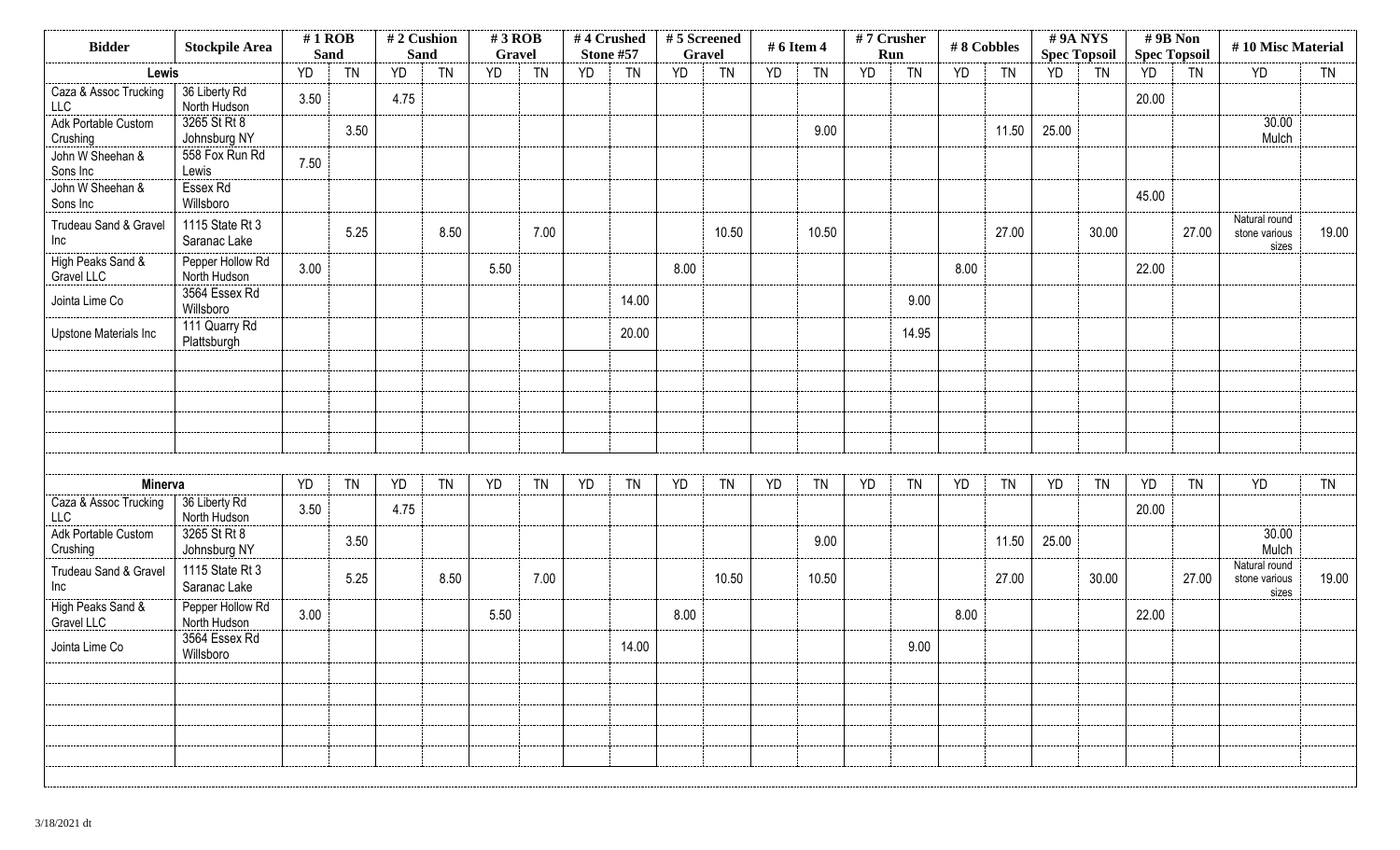| <b>Bidder</b>                       | <b>Stockpile Area</b>            | $#1$ ROB<br><b>Sand</b> |           | #2 Cushion<br><b>Sand</b> |           | $#3$ ROB<br>Gravel |           |           | #4 Crushed<br>Stone #57 | $# 5$ Screened<br>Gravel |           | # 6 Item 4 |           | #7 Crusher | Run       |      | #8 Cobbles |       | #9A NYS<br><b>Spec Topsoil</b> | $# 9B$ Non<br><b>Spec Topsoil</b> |           | #10 Misc Material                       |           |
|-------------------------------------|----------------------------------|-------------------------|-----------|---------------------------|-----------|--------------------|-----------|-----------|-------------------------|--------------------------|-----------|------------|-----------|------------|-----------|------|------------|-------|--------------------------------|-----------------------------------|-----------|-----------------------------------------|-----------|
| <b>Moriah</b>                       |                                  | YD                      | <b>TN</b> | YD                        | <b>TN</b> | <b>YD</b>          | <b>TN</b> | <b>YD</b> | <b>TN</b>               | YD                       | <b>TN</b> | <b>YD</b>  | <b>TN</b> | YD         | <b>TN</b> | YD   | <b>TN</b>  | YD    | <b>TN</b>                      | YD                                | <b>TN</b> | YD                                      | <b>TN</b> |
| <b>Peckham Materials</b><br>Corp    | Vineyard Rd<br>Ticonderoga NY    | 4.00                    |           | 7.50                      |           | 4.00               |           |           |                         |                          |           | 6.00       |           |            |           |      |            |       |                                |                                   |           |                                         |           |
| Caza & Assoc Trucking<br><b>LLC</b> | 36 Liberty Rd<br>North Hudson    | 3.50                    |           | 4.75                      |           |                    |           |           |                         |                          |           |            |           |            |           |      |            |       |                                | 20.00                             |           |                                         |           |
| Adk Portable Custom<br>Crushing     | 3265 St Rt 8<br>Johnsburg NY     |                         | 3.50      |                           |           |                    |           |           |                         |                          |           |            | 9.00      |            |           |      | 11.50      | 25.00 |                                |                                   |           | 30.00<br>Mulch                          |           |
| Pat Armstrong Inc                   |                                  | 3.50                    |           | 4.75                      |           |                    | 3.50      |           |                         |                          |           | 6.00       |           |            |           | 5.00 |            |       |                                |                                   |           |                                         |           |
| Trudeau Sand & Gravel<br>Inc        | 1115 State Rt 3<br>Saranac Lake  |                         | 5.25      |                           | 8.50      |                    | 7.00      |           |                         |                          | 10.50     |            | 10.50     |            |           |      | 27.00      |       | 30.00                          |                                   | 27.00     | Natural round<br>stone various<br>sizes | 19.00     |
| High Peaks Sand &<br>Gravel LLC     | Pepper Hollow Rd<br>North Hudson | 3.00                    |           |                           |           | 5.50               |           |           |                         | 8.00                     |           |            |           |            |           | 8.00 |            |       |                                | 22.00                             |           |                                         |           |
| Jointa Lime Co                      | 3564 Essex Rd<br>Willsboro       |                         |           |                           |           |                    |           |           | 14.00                   |                          |           |            |           |            | 9.00      |      |            |       |                                |                                   |           |                                         |           |
|                                     |                                  |                         |           |                           |           |                    |           |           |                         |                          |           |            |           |            |           |      |            |       |                                |                                   |           |                                         |           |
|                                     |                                  |                         |           |                           |           |                    |           |           |                         |                          |           |            |           |            |           |      |            |       |                                |                                   |           |                                         |           |
|                                     |                                  |                         |           |                           |           |                    |           |           |                         |                          |           |            |           |            |           |      |            |       |                                |                                   |           |                                         |           |
|                                     |                                  |                         |           |                           |           |                    |           |           |                         |                          |           |            |           |            |           |      |            |       |                                |                                   |           |                                         |           |
| Newcomb                             |                                  | YD                      | <b>TN</b> | YD                        | <b>TN</b> | YD                 | <b>TN</b> | YD        | <b>TN</b>               | YD                       | <b>TN</b> | YD         | <b>TN</b> | YD         | <b>TN</b> | YD   | <b>TN</b>  | YD    | <b>TN</b>                      | YD                                | <b>TN</b> | YD                                      | <b>TN</b> |
| Caza & Assoc Trucking<br><b>LLC</b> | 36 Liberty Rd<br>North Hudson    | 3.50                    |           | 4.75                      |           |                    |           |           |                         |                          |           |            |           |            |           |      |            |       |                                | 20.00                             |           |                                         |           |
| Adk Portable Custom<br>Crushing     | 3265 St Rt 8<br>Johnsburg NY     |                         | 3.50      |                           |           |                    |           |           |                         |                          |           |            | 9.00      |            |           |      | 11.50      | 25.00 |                                |                                   |           | 30.00<br>Mulch                          |           |
| Pat Armstrong Inc                   |                                  | 3.50                    |           | 4.75                      |           |                    | 3.50      |           |                         |                          |           | 6.00       |           |            |           | 5.00 |            |       |                                |                                   |           |                                         |           |
| Trudeau Sand & Gravel<br>Inc        | 1115 State Rt 3<br>Saranac Lake  |                         | 5.25      |                           | 8.50      |                    | 7.00      |           |                         |                          | 10.50     |            | 10.50     |            |           |      | 27.00      |       | 30.00                          |                                   | 27.00     | Natural round<br>stone various<br>sizes | 19.00     |
| High Peaks Sand &<br>Gravel LLC     | Pepper Hollow Rd<br>North Hudson | 3.00                    |           |                           |           | 5.50               |           |           |                         | 8.00                     |           |            |           |            |           | 8.00 |            |       |                                | 22.00                             |           |                                         |           |
| Jointa Lime Co                      | 3564 Essex Rd<br>Willsboro       |                         |           |                           |           |                    |           |           | 14.00                   |                          |           |            |           |            | 9.00      |      |            |       |                                |                                   |           |                                         |           |
|                                     |                                  |                         |           |                           |           |                    |           |           |                         |                          |           |            |           |            |           |      |            |       |                                |                                   |           |                                         |           |
|                                     |                                  |                         |           |                           |           |                    |           |           |                         |                          |           |            |           |            |           |      |            |       |                                |                                   |           |                                         |           |
|                                     |                                  |                         |           |                           |           |                    |           |           |                         |                          |           |            |           |            |           |      |            |       |                                |                                   |           |                                         |           |
|                                     |                                  |                         |           |                           |           |                    |           |           |                         |                          |           |            |           |            |           |      |            |       |                                |                                   |           |                                         |           |
|                                     |                                  |                         |           |                           |           |                    |           |           |                         |                          |           |            |           |            |           |      |            |       |                                |                                   |           |                                         |           |
|                                     |                                  |                         |           |                           |           |                    |           |           |                         |                          |           |            |           |            |           |      |            |       |                                |                                   |           |                                         |           |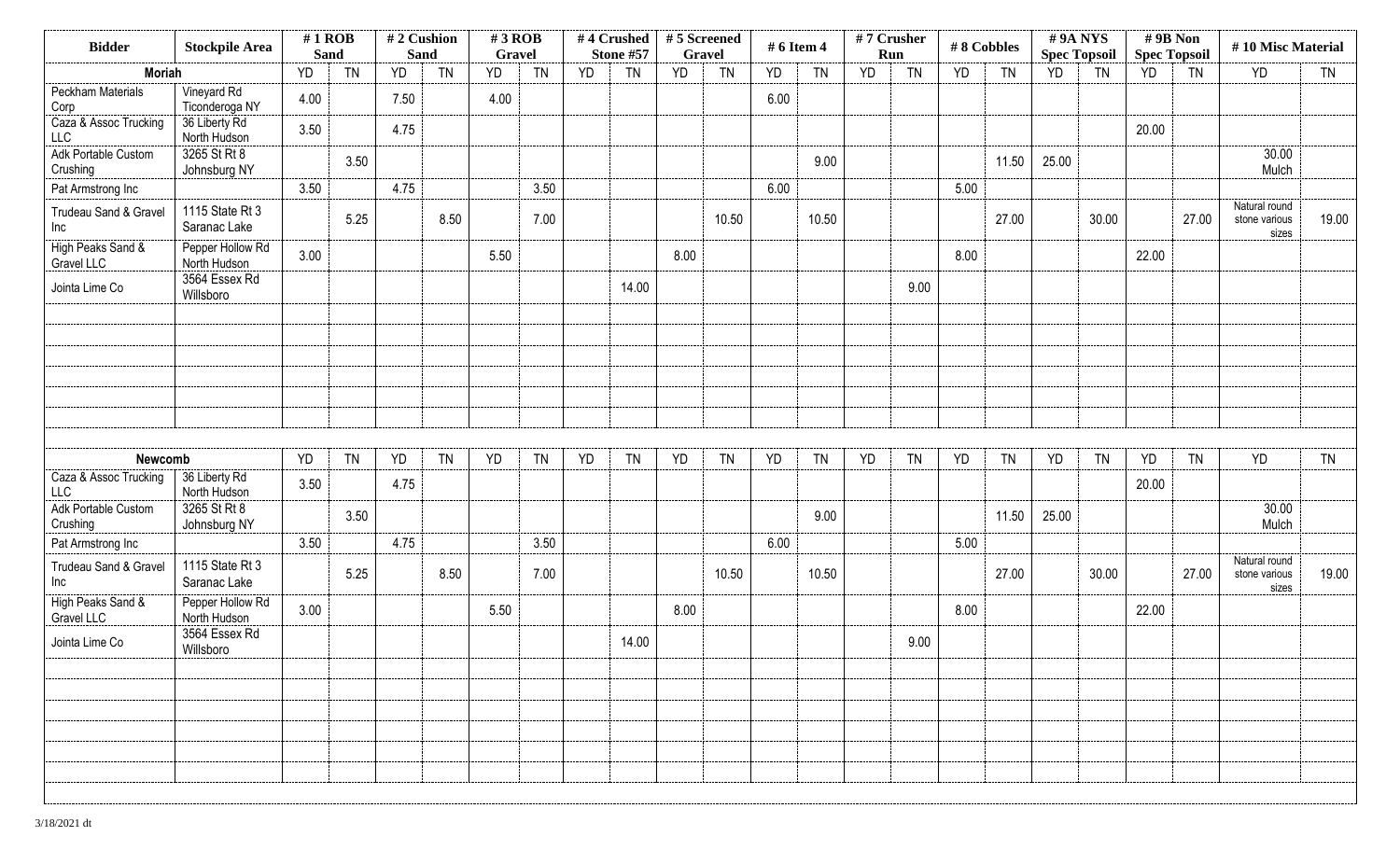| <b>Bidder</b>                               | <b>Stockpile Area</b>                           | $#1$ ROB    |           | #2 Cushion |           | $#3$ ROB  |           |           | #4 Crushed | #5 Screened |           | # 6 Item 4 |           |           | #7 Crusher | #8 Cobbles |           |           | #9A NYS             | #9B Non             |           | #10 Misc Material                       |           |
|---------------------------------------------|-------------------------------------------------|-------------|-----------|------------|-----------|-----------|-----------|-----------|------------|-------------|-----------|------------|-----------|-----------|------------|------------|-----------|-----------|---------------------|---------------------|-----------|-----------------------------------------|-----------|
|                                             |                                                 | <b>Sand</b> |           | Sand       |           | Gravel    |           |           | Stone #57  | Gravel      |           |            |           |           | Run        |            |           |           | <b>Spec Topsoil</b> | <b>Spec Topsoil</b> |           |                                         |           |
| <b>North Elba</b>                           |                                                 | YD          | <b>TN</b> | <b>YD</b>  | <b>TN</b> | <b>YD</b> | <b>TN</b> | <b>YD</b> | <b>TN</b>  | <b>YD</b>   | <b>TN</b> | <b>YD</b>  | <b>TN</b> | <b>YD</b> | <b>TN</b>  | <b>YD</b>  | <b>TN</b> | <b>YD</b> | <b>TN</b>           | YD                  | <b>TN</b> | <b>YD</b>                               | <b>TN</b> |
| Caza & Assoc Trucking<br><b>LLC</b>         | 36 Liberty Rd<br>North Hudson                   | 3.50        |           | 4.75       |           |           |           |           |            |             |           |            |           |           |            |            |           |           |                     | 20.00               |           |                                         |           |
| Adk Portable Custom<br>Crushing             | 3265 St Rt 8<br>Johnsburg NY                    |             | 3.50      |            |           |           |           |           |            |             |           |            | 9.00      |           |            |            | 11.50     | 25.00     |                     |                     |           | 30.00<br>Mulch                          |           |
| Trudeau Sand & Gravel<br>Inc                | 1115 State Rt 3<br>Saranac Lake                 |             | 5.25      |            | 8.50      |           | 7.00      |           |            |             | 10.50     |            | 10.50     |           |            |            | 27.00     |           | 30.00               |                     | 27.00     | Natural round<br>stone various<br>sizes | 19.00     |
| High Peaks Sand &<br>Gravel LLC             | Pepper Hollow Rd<br>North Hudson                | 3.00        |           |            |           | 5.50      |           |           |            | 8.00        |           |            |           |           |            | 8.00       |           |           |                     | 22.00               |           |                                         |           |
| Jointa Lime Co                              | 3564 Essex Rd<br>Willsboro                      |             |           |            |           |           |           |           | 14.00      |             |           |            |           |           | 9.00       |            |           |           |                     |                     |           |                                         |           |
| Upstone Materials Inc                       | 909 Rte 3<br>Saranac Lake                       |             |           |            |           |           |           |           | 20.65      |             |           |            |           |           | 16.50      |            |           |           |                     |                     |           |                                         |           |
|                                             |                                                 |             |           |            |           |           |           |           |            |             |           |            |           |           |            |            |           |           |                     |                     |           |                                         |           |
| <b>North Hudson</b>                         |                                                 | YD          | <b>TN</b> | YD         | <b>TN</b> | YD        | <b>TN</b> | <b>YD</b> | <b>TN</b>  | YD          | <b>TN</b> | YD         | <b>TN</b> | YD        | <b>TN</b>  | YD         | <b>TN</b> | YD        | <b>TN</b>           | YD                  | <b>TN</b> | YD                                      | <b>TN</b> |
| Caza & Assoc Trucking<br>LLC                | 36 Liberty Rd<br>North Hudson                   | 3.50        |           | 4.75       |           |           |           |           |            |             |           |            |           |           |            |            |           |           |                     | 20.00               |           |                                         |           |
| Adk Portable Custom<br>Crushing             | 3265 St Rt 8<br>Johnsburg NY                    |             | 3.50      |            |           |           |           |           |            |             |           |            | 9.00      |           |            |            | 11.50     | 25.00     |                     |                     |           | 30.00<br>Mulch                          |           |
| Pat Armstrong Inc                           |                                                 | 3.50        |           | 4.75       |           |           | 3.50      |           |            |             |           | 6.00       |           |           |            | 5.00       |           |           |                     |                     |           |                                         |           |
| Trudeau Sand & Gravel<br>Inc                | 1115 State Rt 3<br>Saranac Lake                 |             | 5.25      |            | 8.50      |           | 7.00      |           |            |             | 10.50     |            | 10.50     |           |            |            | 27.00     |           | 30.00               |                     | 27.00     | Natural round<br>stone various<br>sizes | 19.00     |
| High Peaks Sand &<br>Gravel LLC             | Pepper Hollow Rd<br>North Hudson                | 3.00        |           |            |           | 5.50      |           |           |            | 8.00        |           |            |           |           |            | 8.00       |           |           |                     | 22.00               |           |                                         |           |
| Jointa Lime Co                              | 3564 Essex Rd<br>Willsboro                      |             |           |            |           |           |           |           | 14.00      |             |           |            |           |           | 9.00       |            |           |           |                     |                     |           |                                         |           |
|                                             |                                                 |             |           |            |           |           |           |           |            |             |           |            |           |           |            |            |           |           |                     |                     |           |                                         |           |
| Schroon                                     |                                                 | YD          | <b>TN</b> | YD         | <b>TN</b> | YD        | <b>TN</b> | YD        | <b>TN</b>  | YD          | <b>TN</b> | YD         | <b>TN</b> | <b>YD</b> | <b>TN</b>  | YD         | <b>TN</b> | YD        | <b>TN</b>           | YD                  | <b>TN</b> | <b>YD</b>                               | <b>TN</b> |
| Peckham Materials                           | Vineyard Rd                                     | 4.00        |           | 7.50       |           | 4.00      |           |           |            |             |           | 6.00       |           |           |            |            |           |           |                     |                     |           |                                         |           |
| Corp<br>Caza & Assoc Trucking<br><b>LLC</b> | Ticonderoga NY<br>36 Liberty Rd<br>North Hudson | 3.50        |           | 4.75       |           |           |           |           |            |             |           |            |           |           |            |            |           |           |                     | 20.00               |           |                                         |           |
| Adk Portable Custom                         | 3265 St Rt 8                                    |             |           |            |           |           |           |           |            |             |           |            |           |           |            |            |           |           |                     |                     |           | 30.00                                   |           |
| Crushing                                    | Johnsburg NY                                    |             | 3.50      |            |           |           |           |           |            |             |           |            | 9.00      |           |            |            | 11.50     | 25.00     |                     |                     |           | Mulch                                   |           |
| Pat Armstrong Inc                           |                                                 | 3.50        |           | 4.75       |           |           | 3.50      |           |            |             |           | 6.00       |           |           |            | 5.00       |           |           |                     |                     |           |                                         |           |
| Trudeau Sand & Gravel<br>Inc                | 1115 State Rt 3<br>Saranac Lake                 |             | 5.25      |            | 8.50      |           | 7.00      |           |            |             | 10.50     |            | 10.50     |           |            |            | 27.00     |           | 30.00               |                     | 27.00     | Natural round<br>stone various<br>sizes | 19.00     |
| High Peaks Sand &<br>Gravel LLC             | Pepper Hollow Rd<br>North Hudson                | 3.00        |           |            |           | 5.50      |           |           |            | 8.00        |           |            |           |           |            | 8.00       |           |           |                     | 22.00               |           |                                         |           |
| Jointa Lime Co                              | 3564 Essex Rd<br>Willsboro                      |             |           |            |           |           |           |           | 14.00      |             |           |            |           |           | 9.00       |            |           |           |                     |                     |           |                                         |           |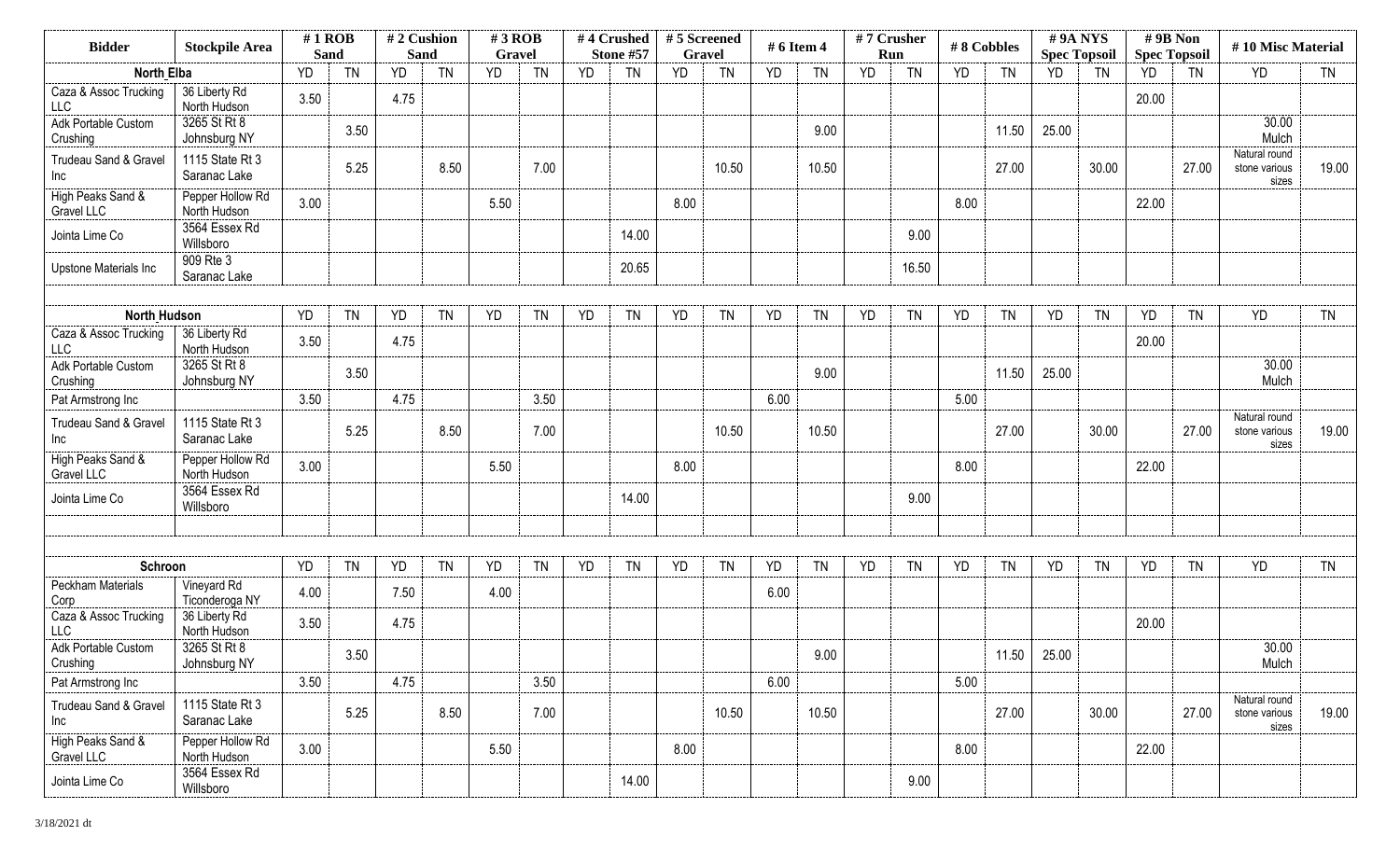| <b>Bidder</b>                       | <b>Stockpile Area</b>            | $#1$ ROB<br>Sand |           | <b>Sand</b> | #2 Cushion | $#3$ ROB<br>Gravel |           |           | #4 Crushed<br>Stone #57 | #5 Screened<br>Gravel |           | # 6 Item 4 |           |           | #7 Crusher<br>Run |      | #8 Cobbles | #9A NYS<br><b>Spec Topsoil</b> |           | #9B Non<br><b>Spec Topsoil</b> |           | #10 Misc Material                       |           |
|-------------------------------------|----------------------------------|------------------|-----------|-------------|------------|--------------------|-----------|-----------|-------------------------|-----------------------|-----------|------------|-----------|-----------|-------------------|------|------------|--------------------------------|-----------|--------------------------------|-----------|-----------------------------------------|-----------|
| <b>St Armand</b>                    |                                  | YD               | <b>TN</b> | YD          | <b>TN</b>  | <b>YD</b>          | <b>TN</b> | <b>YD</b> | <b>TN</b>               | YD                    | <b>TN</b> | <b>YD</b>  | <b>TN</b> | <b>YD</b> | <b>TN</b>         | YD   | <b>TN</b>  | YD                             | <b>TN</b> | <b>YD</b>                      | TN        | <b>YD</b>                               | <b>TN</b> |
| Caza & Assoc Trucking<br><b>LLC</b> | 36 Liberty Rd<br>North Hudson    | 3.50             |           | 4.75        |            |                    |           |           |                         |                       |           |            |           |           |                   |      |            |                                |           | 20.00                          |           |                                         |           |
| Adk Portable Custom<br>Crushing     | 3265 St Rt 8<br>Johnsburg NY     |                  | 3.50      |             |            |                    |           |           |                         |                       |           |            | 9.00      |           |                   |      | 11.50      | 25.00                          |           |                                |           | 30.00<br>Mulch                          |           |
| Trudeau Sand & Gravel<br>Inc        | 1115 State Rt 3<br>Saranac Lake  |                  | 5.25      |             | 8.50       |                    | 7.00      |           |                         |                       | 10.50     |            | 10.50     |           |                   |      | 27.00      |                                | 30.00     |                                | 27.00     | Natural round<br>stone various<br>sizes | 19.00     |
| High Peaks Sand &<br>Gravel LLC     | Pepper Hollow Rd<br>North Hudson | 3.00             |           |             |            | 5.50               |           |           |                         | 8.00                  |           |            |           |           |                   | 8.00 |            |                                |           | 22.00                          |           |                                         |           |
| Jointa Lime Co                      | 3564 Essex Rd<br>Willsboro       |                  |           |             |            |                    |           |           | 14.00                   |                       |           |            |           |           | 9.00              |      |            |                                |           |                                |           |                                         |           |
| Upstone Materials Inc               | 909 Rte 3<br>Saranac Lake        |                  |           |             |            |                    |           |           | 19.80                   |                       |           |            |           |           | 15.65             |      |            |                                |           |                                |           |                                         |           |
|                                     |                                  |                  |           |             |            |                    |           |           |                         |                       |           |            |           |           |                   |      |            |                                |           |                                |           |                                         |           |
|                                     |                                  |                  |           |             |            |                    |           |           |                         |                       |           |            |           |           |                   |      |            |                                |           |                                |           |                                         |           |
|                                     |                                  |                  |           |             |            |                    |           |           |                         |                       |           |            |           |           |                   |      |            |                                |           |                                |           |                                         |           |
|                                     |                                  |                  |           |             |            |                    |           |           |                         |                       |           |            |           |           |                   |      |            |                                |           |                                |           |                                         |           |
| Ticonderoga                         |                                  | YD               | <b>TN</b> | YD          | <b>TN</b>  | YD                 | <b>TN</b> | YD        | <b>TN</b>               | YD                    | <b>TN</b> | YD         | <b>TN</b> | YD        | <b>TN</b>         | YD   | <b>TN</b>  | YD                             | <b>TN</b> | YD                             | <b>TN</b> | <b>YD</b>                               | <b>TN</b> |
| Peckham Materials<br>Corp           | Vineyard Rd<br>Ticonderoga NY    | 3.75             |           | 7.00        |            | 3.75               |           |           |                         |                       |           | 6.00       |           |           |                   |      |            |                                |           |                                |           |                                         |           |
| Caza & Assoc Trucking<br>LLC        | 36 Liberty Rd<br>North Hudson    | 3.50             |           | 4.75        |            |                    |           |           |                         |                       |           |            |           |           |                   |      |            |                                |           | 20.00                          |           |                                         |           |
| Adk Portable Custom<br>Crushing     | 3265 St Rt 8<br>Johnsburg NY     |                  | 3.50      |             |            |                    |           |           |                         |                       |           |            | 9.00      |           |                   |      | 11.50      | 25.00                          |           |                                |           | 30.00<br>Mulch                          |           |
| Pat Armstrong Inc                   |                                  | 3.50             |           | 4.75        |            |                    | 3.50      |           |                         |                       |           | 6.00       |           |           |                   | 5.00 |            |                                |           |                                |           |                                         |           |
| Trudeau Sand & Gravel<br>Inc        | 1115 State Rt 3<br>Saranac Lake  |                  | 5.25      |             | 8.50       |                    | 7.00      |           |                         |                       | 10.50     |            | 10.50     |           |                   |      | 27.00      |                                | 30.00     |                                | 27.00     | Natural round<br>stone various<br>sizes | 19.00     |
| High Peaks Sand &<br>Gravel LLC     | Pepper Hollow Rd<br>North Hudson | 3.00             |           |             |            | 5.50               |           |           |                         | 8.00                  |           |            |           |           |                   | 8.00 |            |                                |           | 22.00                          |           |                                         |           |
| Jointa Lime Co                      | 3564 Essex Rd<br>Willsboro       |                  |           |             |            |                    |           |           | 14.00                   |                       |           |            |           |           | 9.00              |      |            |                                |           |                                |           |                                         |           |
|                                     |                                  |                  |           |             |            |                    |           |           |                         |                       |           |            |           |           |                   |      |            |                                |           |                                |           |                                         |           |
|                                     |                                  |                  |           |             |            |                    |           |           |                         |                       |           |            |           |           |                   |      |            |                                |           |                                |           |                                         |           |
|                                     |                                  |                  |           |             |            |                    |           |           |                         |                       |           |            |           |           |                   |      |            |                                |           |                                |           |                                         |           |
|                                     |                                  |                  |           |             |            |                    |           |           |                         |                       |           |            |           |           |                   |      |            |                                |           |                                |           |                                         |           |
|                                     |                                  |                  |           |             |            |                    |           |           |                         |                       |           |            |           |           |                   |      |            |                                |           |                                |           |                                         |           |
|                                     |                                  |                  |           |             |            |                    |           |           |                         |                       |           |            |           |           |                   |      |            |                                |           |                                |           |                                         |           |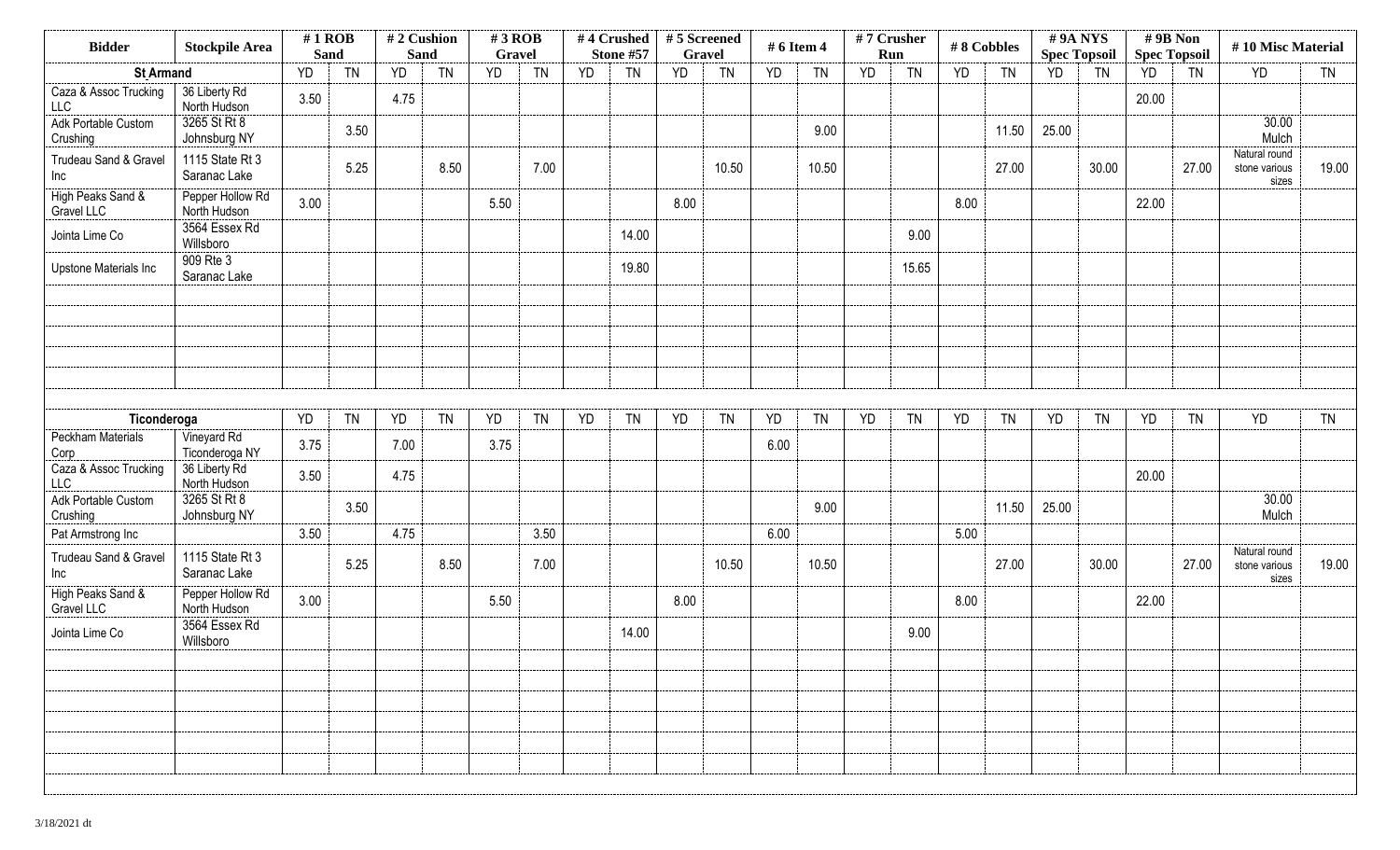| <b>Bidder</b>                       | <b>Stockpile Area</b>            | $#1$ ROB<br><b>Sand</b> |           | #2 Cushion<br><b>Sand</b> |           | $#3$ ROB<br>Gravel |           |           | #4 Crushed<br>Stone #57 | #5 Screened<br><b>Gravel</b> |           | # 6 Item 4 |           | #7 Crusher<br>Run |           | #8 Cobbles |           | #9A NYS<br><b>Spec Topsoil</b> |           | #9B Non<br><b>Spec Topsoil</b> |           | #10 Misc Material                       |           |
|-------------------------------------|----------------------------------|-------------------------|-----------|---------------------------|-----------|--------------------|-----------|-----------|-------------------------|------------------------------|-----------|------------|-----------|-------------------|-----------|------------|-----------|--------------------------------|-----------|--------------------------------|-----------|-----------------------------------------|-----------|
| Westport                            |                                  | YD                      | <b>TN</b> | <b>YD</b>                 | <b>TN</b> | YD                 | <b>TN</b> | <b>YD</b> | <b>TN</b>               | YD                           | <b>TN</b> | YD         | <b>TN</b> | <b>YD</b>         | <b>TN</b> | YD         | <b>TN</b> | <b>YD</b>                      | <b>TN</b> | YD                             | <b>TN</b> | <b>YD</b>                               | <b>TN</b> |
| Caza & Assoc Trucking<br><b>LLC</b> | 36 Liberty Rd<br>North Hudson    | 3.50                    |           | 4.75                      |           |                    |           |           |                         |                              |           |            |           |                   |           |            |           |                                |           | 20.00                          |           |                                         |           |
| Adk Portable Custom<br>Crushing     | 3265 St Rt 8<br>Johnsburg NY     |                         | 3.50      |                           |           |                    |           |           |                         |                              |           |            | 9.00      |                   |           |            | 11.50     | 25.00                          |           |                                |           | 30.00<br>Mulch                          |           |
| Pat Armstrong Inc                   |                                  | 3.50                    |           | 4.75                      |           |                    | 3.50      |           |                         |                              |           | 6.00       |           |                   |           | 5.00       |           |                                |           |                                |           |                                         |           |
| John W Sheehan &<br>Sons Inc        | 558 Fox Run Rd<br>Lewis          | 7.50                    |           |                           |           |                    |           |           |                         |                              |           |            |           |                   |           |            |           |                                |           |                                |           |                                         |           |
| John W Sheehan &<br>Sons Inc        | Essex Rd<br>Willsboro            |                         |           |                           |           |                    |           |           |                         |                              |           |            |           |                   |           |            |           |                                |           | 45.00                          |           |                                         |           |
| Trudeau Sand & Gravel<br>Inc        | 1115 State Rt 3<br>Saranac Lake  |                         | 5.25      |                           | 8.50      |                    | 7.00      |           |                         |                              | 10.50     |            | 10.50     |                   |           |            | 27.00     |                                | 30.00     |                                | 27.00     | Natural round<br>stone various<br>sizes | 19.00     |
| High Peaks Sand &<br>Gravel LLC     | Pepper Hollow Rd<br>North Hudson | 3.00                    |           |                           |           | 5.50               |           |           |                         | 8.00                         |           |            |           |                   |           | 8.00       |           |                                |           | 22.00                          |           |                                         |           |
| Jointa Lime Co                      | 3564 Essex Rd<br>Willsboro       |                         |           |                           |           |                    |           |           | 14.00                   |                              |           |            |           |                   | 9.00      |            |           |                                |           |                                |           |                                         |           |
| Upstone Materials Inc               | 111 Quarry Rd<br>Plattsburgh     |                         |           |                           |           |                    |           |           | 23.50                   |                              |           |            |           |                   | 18.45     |            |           |                                |           |                                |           |                                         |           |
|                                     |                                  |                         |           |                           |           |                    |           |           |                         |                              |           |            |           |                   |           |            |           |                                |           |                                |           |                                         |           |
|                                     |                                  |                         |           |                           |           |                    |           |           |                         |                              |           |            |           |                   |           |            |           |                                |           |                                |           |                                         |           |
| Willsboro                           |                                  | YD                      | <b>TN</b> | YD                        | <b>TN</b> | YD                 | <b>TN</b> | YD        | <b>TN</b>               | YD                           | <b>TN</b> | YD         | <b>TN</b> | YD                | <b>TN</b> | YD         | <b>TN</b> | YD                             | <b>TN</b> | YD                             | <b>TN</b> | YD                                      | <b>TN</b> |
| Caza & Assoc Trucking<br><b>LLC</b> | 36 Liberty Rd<br>North Hudson    | 3.50                    |           | 4.75                      |           |                    |           |           |                         |                              |           |            |           |                   |           |            |           |                                |           | 20.00                          |           |                                         |           |
| Adk Portable Custom<br>Crushing     | 3265 St Rt 8<br>Johnsburg NY     |                         | 3.50      |                           |           |                    |           |           |                         |                              |           |            | 9.00      |                   |           |            | 11.50     | 25.00                          |           |                                |           | 30.00<br>Mulch                          |           |
| John W Sheehan &<br>Sons Inc        | 558 Fox Run Rd<br>Lewis          | 7.50                    |           |                           |           |                    |           |           |                         |                              |           |            |           |                   |           |            |           |                                |           |                                |           |                                         |           |
| John W Sheehan &<br>Sons Inc        | Essex Rd<br>Willsboro            |                         |           |                           |           |                    |           |           |                         |                              |           |            |           |                   |           |            |           |                                |           | 45.00                          |           |                                         |           |
| Trudeau Sand & Gravel<br>Inc        | 1115 State Rt 3<br>Saranac Lake  |                         | 5.25      |                           | 8.50      |                    | 7.00      |           |                         |                              | 10.50     |            | 10.50     |                   |           |            | 27.00     |                                | 30.00     |                                | 27.00     | Natural round<br>stone various<br>sizes | 19.00     |
| High Peaks Sand &<br>Gravel LLC     | Pepper Hollow Rd<br>North Hudson | 3.00                    |           |                           |           | 5.50               |           |           |                         | 8.00                         |           |            |           |                   |           | 8.00       |           |                                |           | 22.00                          |           |                                         |           |
| Jointa Lime Co                      | 3564 Essex Rd<br>Willsboro       |                         |           |                           |           |                    |           |           | 14.00                   |                              |           |            |           |                   | 9.00      |            |           |                                |           |                                |           |                                         |           |
| Upstone Materials Inc               | 111 Quarry Rd<br>Plattsburgh     |                         |           |                           |           |                    |           |           | 23.50                   |                              |           |            |           |                   | 18.45     |            |           |                                |           |                                |           |                                         |           |
|                                     |                                  |                         |           |                           |           |                    |           |           |                         |                              |           |            |           |                   |           |            |           |                                |           |                                |           |                                         |           |
|                                     |                                  |                         |           |                           |           |                    |           |           |                         |                              |           |            |           |                   |           |            |           |                                |           |                                |           |                                         |           |
|                                     |                                  |                         |           |                           |           |                    |           |           |                         |                              |           |            |           |                   |           |            |           |                                |           |                                |           |                                         |           |